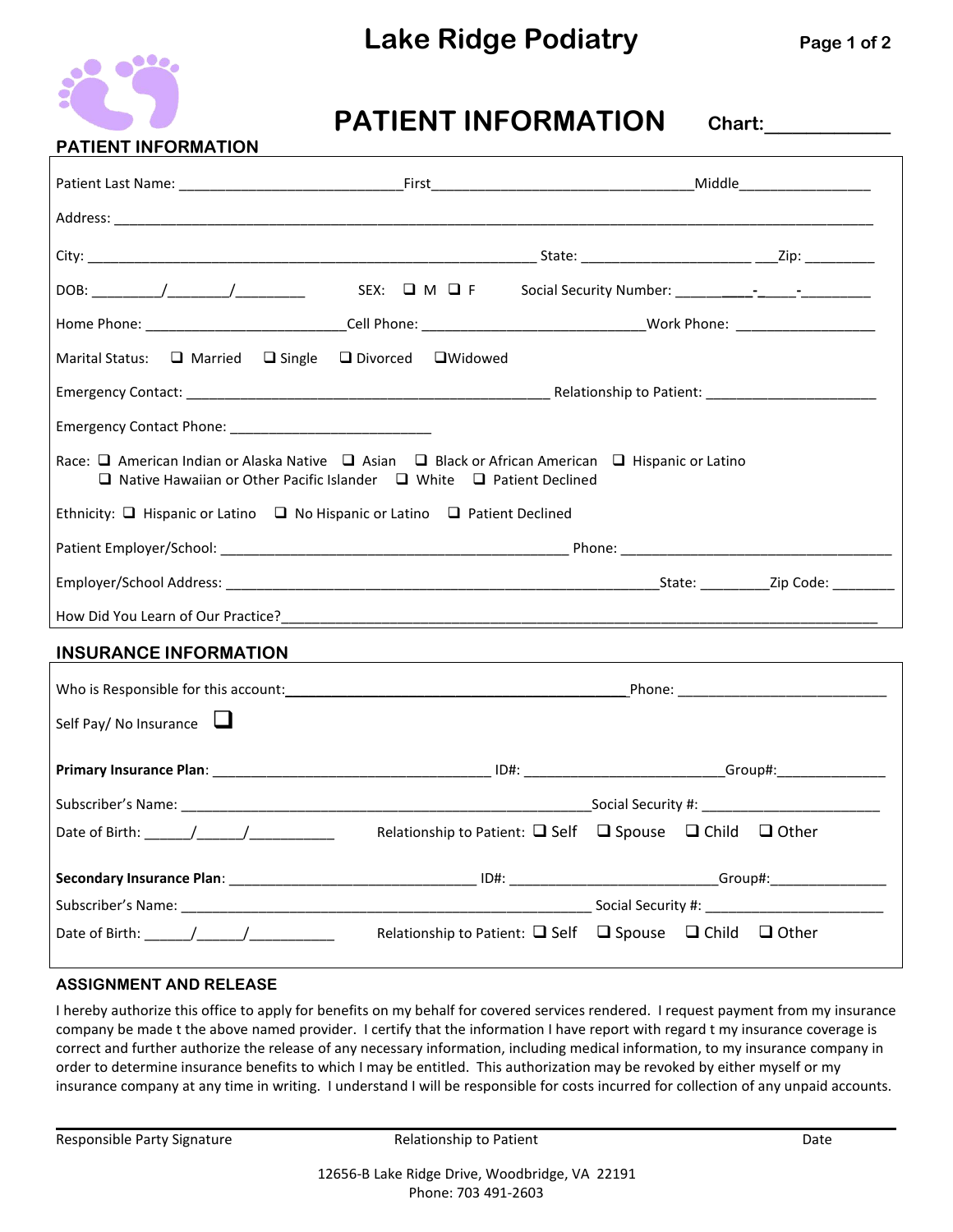**Medical History Page 2 of 2**

| <b>Patient Name:</b> |  |  |
|----------------------|--|--|
|                      |  |  |

 $\text{Chart:}\_\_\_\_\_\_\_\_$ 

| Primary Care Physician: North America and America and America and America and America and America and America and America and America and America and America and America and America and America and America and America and |                      |                          |                        |                                       |                      |                                            |                      |                                              |                                                                                                                                                                                                                                    |                      |  |
|-------------------------------------------------------------------------------------------------------------------------------------------------------------------------------------------------------------------------------|----------------------|--------------------------|------------------------|---------------------------------------|----------------------|--------------------------------------------|----------------------|----------------------------------------------|------------------------------------------------------------------------------------------------------------------------------------------------------------------------------------------------------------------------------------|----------------------|--|
|                                                                                                                                                                                                                               |                      |                          |                        |                                       |                      |                                            |                      |                                              |                                                                                                                                                                                                                                    |                      |  |
| Please indicate which foot problems you now have:                                                                                                                                                                             |                      |                          |                        |                                       |                      |                                            |                      |                                              |                                                                                                                                                                                                                                    |                      |  |
| Ankle Pain                                                                                                                                                                                                                    |                      | Diabetic Foot Check      |                        |                                       | Heel Pain            |                                            |                      |                                              | Other Reason: Network and Separate and Separate and Separate and Separate and Separate and Separate and Separate and Separate and Separate and Separate and Separate and Separate and Separate and Separate and Separate and S     |                      |  |
| Athletes Foot                                                                                                                                                                                                                 |                      | <b>Flat Feet</b>         |                        |                                       | Ingrown Nail         |                                            |                      |                                              |                                                                                                                                                                                                                                    |                      |  |
| <b>Bunions</b>                                                                                                                                                                                                                |                      | Foot or Leg Cramps _____ |                        |                                       | Plantar Warts        |                                            |                      |                                              |                                                                                                                                                                                                                                    |                      |  |
| Corns and Calluses                                                                                                                                                                                                            |                      | Fungus Nail/Skin         |                        |                                       |                      | Swelling in Ankles or Feet                 |                      |                                              | Height: ____________ Weight: ________________                                                                                                                                                                                      |                      |  |
|                                                                                                                                                                                                                               |                      |                          |                        |                                       |                      |                                            |                      |                                              | Shoe Size: _________________________                                                                                                                                                                                               |                      |  |
| <b>MEDICAL HISTORY</b>                                                                                                                                                                                                        |                      |                          |                        |                                       |                      |                                            |                      |                                              |                                                                                                                                                                                                                                    |                      |  |
| Aids/HIV                                                                                                                                                                                                                      |                      | $\Box$ Yes $\Box$ No     |                        | Elevated Cholesterol/Lipids           |                      |                                            |                      | $\Box$ Yes $\Box$ No                         | Hypothyroidism                                                                                                                                                                                                                     | $\Box$ Yes $\Box$ No |  |
| Anemia                                                                                                                                                                                                                        |                      | □Yes □No                 |                        | Foot and Leg Cramps                   |                      |                                            |                      | □Yes □No                                     | Kidney Disease                                                                                                                                                                                                                     | □Yes □No             |  |
| Angina                                                                                                                                                                                                                        |                      | □Yes □No                 |                        | Gastric Reflux                        |                      |                                            |                      | $\Box$ Yes $\Box$ No                         | Liver Disease                                                                                                                                                                                                                      | $\Box$ Yes $\Box$ No |  |
| Arthritis                                                                                                                                                                                                                     |                      | $\Box$ Yes $\Box$ No     |                        | Glaucoma                              |                      |                                            |                      | $\Box$ Yes $\Box$ No                         | Neuropathy                                                                                                                                                                                                                         | $\Box$ Yes $\Box$ No |  |
| Artificial Heart Valves or Joints                                                                                                                                                                                             |                      | $\Box$ Yes $\Box$ No     |                        | Gout                                  |                      |                                            |                      | □Yes □No                                     | Phlebitis/Blood Clots/Bleeding □ Yes □ No                                                                                                                                                                                          |                      |  |
| Asthma                                                                                                                                                                                                                        |                      | $\Box$ Yes $\Box$ No     |                        | Headaches                             |                      |                                            |                      | $\Box$ Yes $\Box$ No                         | Psychiatric Care                                                                                                                                                                                                                   | $\Box$ Yes $\Box$ No |  |
| Back Problems                                                                                                                                                                                                                 |                      | $\Box$ Yes $\Box$ No     |                        | <b>Heart Attack</b>                   |                      |                                            | □Yes □No             |                                              | Respiratory Disease                                                                                                                                                                                                                | $\Box$ Yes $\Box$ No |  |
| Cancer Type______                                                                                                                                                                                                             |                      | $\Box$ Yes $\Box$ No     |                        | Heart Arrhythmias                     |                      |                                            |                      | □Yes □No                                     | <b>Rheumatic Fever</b>                                                                                                                                                                                                             | $\Box$ Yes $\Box$ No |  |
| Chest Pain                                                                                                                                                                                                                    |                      | $\Box$ Yes $\Box$ No     |                        | Hemophilia                            |                      |                                            | $\Box$ Yes $\Box$ No |                                              | Shortness of Breath                                                                                                                                                                                                                | $\Box$ Yes $\Box$ No |  |
| <b>Circulatory Problems</b>                                                                                                                                                                                                   |                      | □Yes □No                 |                        | <b>Hepatitis or Jaundice</b>          |                      |                                            | □Yes □No             |                                              | Stroke                                                                                                                                                                                                                             | $\Box$ Yes $\Box$ No |  |
| Diabetes Yrs______________                                                                                                                                                                                                    |                      | □Yes □No                 |                        | High Blood Pressure                   |                      |                                            | □Yes □No             |                                              | Ulcers - Stomach                                                                                                                                                                                                                   | $\Box$ Yes $\Box$ No |  |
| Epilepsy                                                                                                                                                                                                                      |                      | $\Box$ Yes $\Box$ No     |                        | Hyperthyroidism                       |                      |                                            |                      | $\Box$ Yes $\Box$ No                         | Varicose Veins                                                                                                                                                                                                                     | $\Box$ Yes $\Box$ No |  |
|                                                                                                                                                                                                                               |                      |                          |                        |                                       |                      |                                            |                      |                                              |                                                                                                                                                                                                                                    |                      |  |
| Do you take oral contraceptives ?                                                                                                                                                                                             |                      |                          | $\Box$ Yes $\Box$ No   |                                       |                      |                                            |                      |                                              |                                                                                                                                                                                                                                    |                      |  |
| Are you Pregnant?                                                                                                                                                                                                             |                      |                          |                        | $\Box$ Yes $\Box$ No weeks            |                      |                                            |                      |                                              | Other Medical Problems: The Contract of the Medical Problems:                                                                                                                                                                      |                      |  |
| <b>SURGICAL HISTORY</b>                                                                                                                                                                                                       |                      |                          |                        |                                       |                      |                                            |                      |                                              |                                                                                                                                                                                                                                    |                      |  |
|                                                                                                                                                                                                                               |                      | $\Box$ Yes $\Box$ No     |                        |                                       |                      |                                            | $\Box$ Yes $\Box$ No |                                              |                                                                                                                                                                                                                                    | $\Box$ Yes $\Box$ No |  |
| Angioplasty                                                                                                                                                                                                                   |                      | □Yes □No                 |                        | Endoscopy                             |                      |                                            |                      |                                              | Kidney Stone Surgery                                                                                                                                                                                                               |                      |  |
| Appendectomy                                                                                                                                                                                                                  |                      | $\Box$ Yes $\Box$ No     |                        | <b>Foot Surgery</b>                   |                      |                                            |                      | $\Box$ Yes $\Box$ No<br>$\Box$ Yes $\Box$ No | Knee replacement RT LT □Yes □No                                                                                                                                                                                                    | $\Box$ Yes $\Box$ No |  |
| Arterial By-Pass<br><b>Back Surgery</b>                                                                                                                                                                                       |                      | $\Box$ Yes $\Box$ No     |                        | Gall Bladder Surgery<br>Heart By-Pass |                      |                                            | □Yes □No             |                                              | Mastectomy<br>Neck Surgery                                                                                                                                                                                                         | $\Box$ Yes $\Box$ No |  |
| <b>Breast Biopsy</b>                                                                                                                                                                                                          |                      | $\Box$ Yes $\Box$ No     |                        | <b>Heart valve Surgery</b>            |                      |                                            |                      | $\Box$ Yes $\Box$ No                         | Pacemaker                                                                                                                                                                                                                          | $\Box$ Yes $\Box$ No |  |
| C-Section                                                                                                                                                                                                                     |                      | $\Box$ Yes $\Box$ No     |                        | <b>Heart Catheter</b>                 |                      |                                            | $\Box$ Yes $\Box$ No |                                              | Prostate Surgery                                                                                                                                                                                                                   | $\Box$ Yes $\Box$ No |  |
| Carotid Artery                                                                                                                                                                                                                |                      | □Yes □No                 |                        | Hernia Repair                         |                      |                                            | $\Box$ Yes $\Box$ No |                                              | Tonsillectomy                                                                                                                                                                                                                      | □Yes □No             |  |
| Cataract                                                                                                                                                                                                                      | RT LT                | $\Box$ Yes $\Box$ No     |                        |                                       |                      | Hip Replacement RT LT $\Box$ Yes $\Box$ No |                      |                                              | Venous Ligation                                                                                                                                                                                                                    | $\Box$ Yes $\Box$ No |  |
| Colonoscopy                                                                                                                                                                                                                   |                      | $\Box$ Yes $\Box$ No     |                        | Hysterectomy                          |                      |                                            | $\Box$ Yes $\Box$ No |                                              |                                                                                                                                                                                                                                    |                      |  |
| D&C                                                                                                                                                                                                                           |                      | $\Box$ Yes $\Box$ No     |                        | Kidney Removal                        |                      |                                            | $\Box$ Yes $\Box$ No |                                              |                                                                                                                                                                                                                                    |                      |  |
| Other Surgery (please list): 2000 2010 2021                                                                                                                                                                                   |                      |                          |                        |                                       |                      |                                            |                      |                                              |                                                                                                                                                                                                                                    |                      |  |
|                                                                                                                                                                                                                               |                      |                          |                        |                                       |                      |                                            |                      |                                              |                                                                                                                                                                                                                                    |                      |  |
| <b>FAMILY HISTORY &amp; SOCIAL HISTORY</b>                                                                                                                                                                                    |                      |                          |                        |                                       |                      |                                            |                      |                                              |                                                                                                                                                                                                                                    |                      |  |
|                                                                                                                                                                                                                               | living               | deceased                 |                        | <b>Diabetes</b>                       |                      | <b>Heart Disease</b>                       |                      |                                              | <b>High Blood Pressure</b>                                                                                                                                                                                                         | Cancer               |  |
| Mother                                                                                                                                                                                                                        |                      |                          |                        | □Yes □No                              |                      | □Yes □No                                   |                      |                                              | □Yes □No                                                                                                                                                                                                                           | □Yes □No             |  |
| Father                                                                                                                                                                                                                        |                      |                          |                        | $\Box$ Yes $\Box$ No                  |                      | $\Box$ Yes $\Box$ No                       |                      |                                              | $\Box$ Yes $\Box$ No                                                                                                                                                                                                               | $\Box$ Yes $\Box$ No |  |
| Siblings                                                                                                                                                                                                                      |                      |                          |                        | $\Box$ Yes $\Box$ No                  |                      | $\Box$ Yes $\Box$ No                       |                      |                                              | $\Box$ Yes $\Box$ No                                                                                                                                                                                                               | $\Box$ Yes $\Box$ No |  |
| Current Activities and Social History: Alcohol<br>QYes QNo amount<br>_______________                                                                                                                                          |                      |                          |                        |                                       |                      |                                            |                      |                                              | Tobacco $\Box$ Yes $\Box$ No ppd                                                                                                                                                                                                   | year quit            |  |
|                                                                                                                                                                                                                               |                      |                          |                        |                                       |                      |                                            |                      |                                              |                                                                                                                                                                                                                                    |                      |  |
|                                                                                                                                                                                                                               |                      |                          |                        |                                       |                      |                                            |                      |                                              |                                                                                                                                                                                                                                    |                      |  |
| <b>ALLERGIES</b>                                                                                                                                                                                                              |                      |                          |                        |                                       |                      |                                            |                      | <b>MEDICATIONS</b>                           |                                                                                                                                                                                                                                    |                      |  |
| Ace Inhibitors                                                                                                                                                                                                                | $\Box$ Yes $\Box$ No |                          | Milk/Dairy             |                                       | $\Box$ Yes $\Box$ No |                                            |                      |                                              | (please list Medication name and dosage)                                                                                                                                                                                           |                      |  |
| Adhesives                                                                                                                                                                                                                     | $\Box$ Yes $\Box$ No |                          | Niacin Salicylates     |                                       | $\Box$ Yes $\Box$ No |                                            |                      |                                              |                                                                                                                                                                                                                                    |                      |  |
| Antihistamines                                                                                                                                                                                                                | $\Box$ Yes $\Box$ No |                          | NSAID's                |                                       | □Yes □No             |                                            |                      |                                              | $\mathbf{1}$ , and the contract of the contract of the contract of the contract of the contract of the contract of the contract of the contract of the contract of the contract of the contract of the contract of the contract of |                      |  |
| Aspirin                                                                                                                                                                                                                       | □Yes □No             |                          | Peanut                 |                                       | $\Box$ Yes $\Box$ No |                                            |                      |                                              |                                                                                                                                                                                                                                    |                      |  |
| Bee Venom                                                                                                                                                                                                                     | $\Box$ Yes $\Box$ No |                          | Penicillin             |                                       | □Yes □No             |                                            |                      |                                              |                                                                                                                                                                                                                                    |                      |  |
| Cephalosporin                                                                                                                                                                                                                 | □Yes □No             |                          | Shell Fish             |                                       | $\Box$ Yes $\Box$ No |                                            |                      |                                              |                                                                                                                                                                                                                                    |                      |  |
| Codeine                                                                                                                                                                                                                       | $\Box$ Yes $\Box$ No |                          | St. Johns Wort         |                                       | □Yes □No             |                                            |                      |                                              | 3.                                                                                                                                                                                                                                 |                      |  |
| Cortisone                                                                                                                                                                                                                     | $\Box$ Yes $\Box$ No |                          | Sulfa                  |                                       | $\Box$ Yes $\Box$ No |                                            |                      |                                              |                                                                                                                                                                                                                                    |                      |  |
| Egg Poultry                                                                                                                                                                                                                   | $\Box$ Yes $\Box$ No |                          | <b>Tetanus Toxoids</b> |                                       | $\Box$ Yes $\Box$ No |                                            |                      |                                              |                                                                                                                                                                                                                                    |                      |  |
| Fish                                                                                                                                                                                                                          | $\Box$ Yes $\Box$ No |                          | Tetracyclines          |                                       | □Yes □No             |                                            |                      |                                              |                                                                                                                                                                                                                                    |                      |  |
| Gluten Protein                                                                                                                                                                                                                | $\Box$ Yes $\Box$ No |                          |                        | Tricyclic Compounds □ Yes □ No        |                      |                                            |                      |                                              |                                                                                                                                                                                                                                    |                      |  |
| Influenza Vaccine                                                                                                                                                                                                             | $\Box$ Yes $\Box$ No |                          | Vitamin C              |                                       | □Yes □No             |                                            |                      |                                              |                                                                                                                                                                                                                                    |                      |  |
| Latex                                                                                                                                                                                                                         | $\Box$ Yes $\Box$ No |                          |                        |                                       |                      |                                            |                      |                                              |                                                                                                                                                                                                                                    |                      |  |
|                                                                                                                                                                                                                               |                      |                          |                        |                                       |                      |                                            |                      |                                              |                                                                                                                                                                                                                                    |                      |  |

#### **TREATMENT CONSENT**

I certify that the above information is true and correct to the best of my knowledge. I give my permission to the doctor to administer and perform such procedures as may be deemed necessary in the diagnosis and or treatment of my feet.

\_\_\_\_\_\_\_\_\_\_\_\_\_\_\_\_\_\_\_\_\_\_\_\_\_\_\_\_\_\_\_\_\_\_\_\_\_\_\_\_\_\_\_\_\_\_\_\_\_\_\_\_\_\_\_\_\_\_\_\_\_\_\_\_\_\_\_\_\_\_\_\_\_\_\_\_\_\_\_\_\_\_\_\_\_\_\_\_\_\_\_\_\_\_\_\_\_\_\_\_\_\_\_